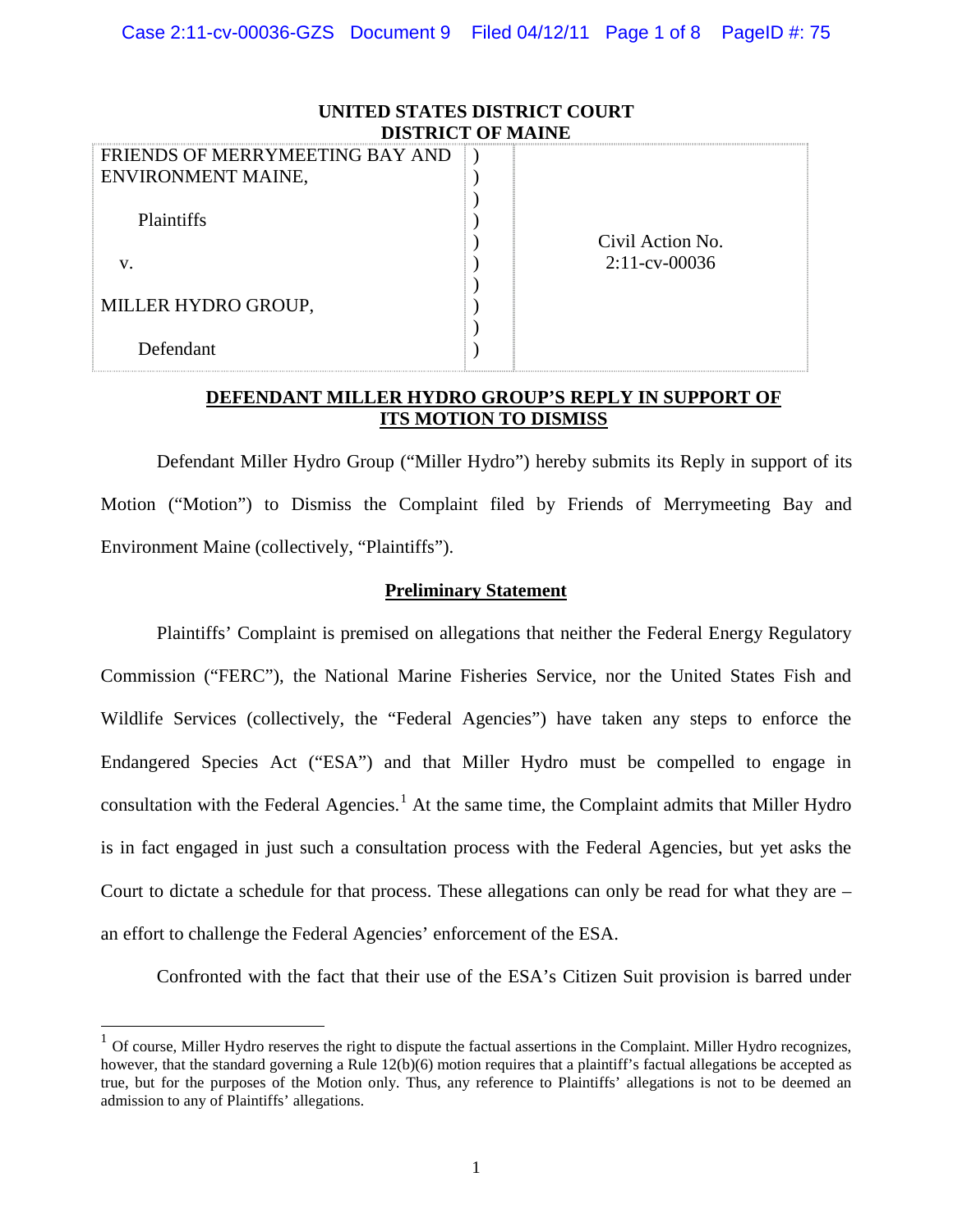the rule announced in *Bennett v. Spear*, 520 U.S. 154 (1997), Plaintiffs now seek to recharacterize their Complaint as a straightforward effort to enforce the ESA without encroaching on agency authority. They do this by almost completely ignoring the allegations in their Complaint. Yet, there is simply no escaping the fact that the allegations in the Complaint reveal Plaintiffs' intent to challenge the means by which the Federal Agencies are enforcing the ESA. This alone requires dismissal of the Complaint.

Moreover, Plaintiffs' claims are not ripe for adjudication, or should not be heard, if at all, until the ongoing administrative process is completed. The Complaint alleges that Miller Hydro's consultation with the Federal Agencies is aimed at obtaining an Incidental Take Statement ("ITS"). As a matter of law, and as supported by cases Plaintiffs themselves cite, the issuance of an ITS would implicate an agency determination regarding the extent to which Miller Hydro's activities result, or do not result in a taking – the very question Plaintiffs say they are asking the Court to resolve in this action.

#### **Argument**

Plaintiffs claim that Miller Hydro's Motion is premised on the theory that only the Federal Agencies have authority to determine whether Miller Hydro is committing a take of Atlantic Salmon, and that this is the basis for Miller Hydro's position that the focus of the Complaint is the Agencies' enforcement of the ESA. (Opp. at 2, 8) This is simply untrue.

In reality, the fact that the Complaint is targeted at the Federal Agencies' enforcement of the ESA is established by the express allegations of the Complaint. Those allegations establish that Plaintiffs are impermissibly using the Citizen Suit provision of the ESA to challenge agency action that is not final. It is because the ongoing Federal Agencies' consultation implicates an agency determination of whether Miller Hydro's activities result in a taking – not any jurisdictional bar that applies in all instances – that the Court is either divested of jurisdiction, or should refrain from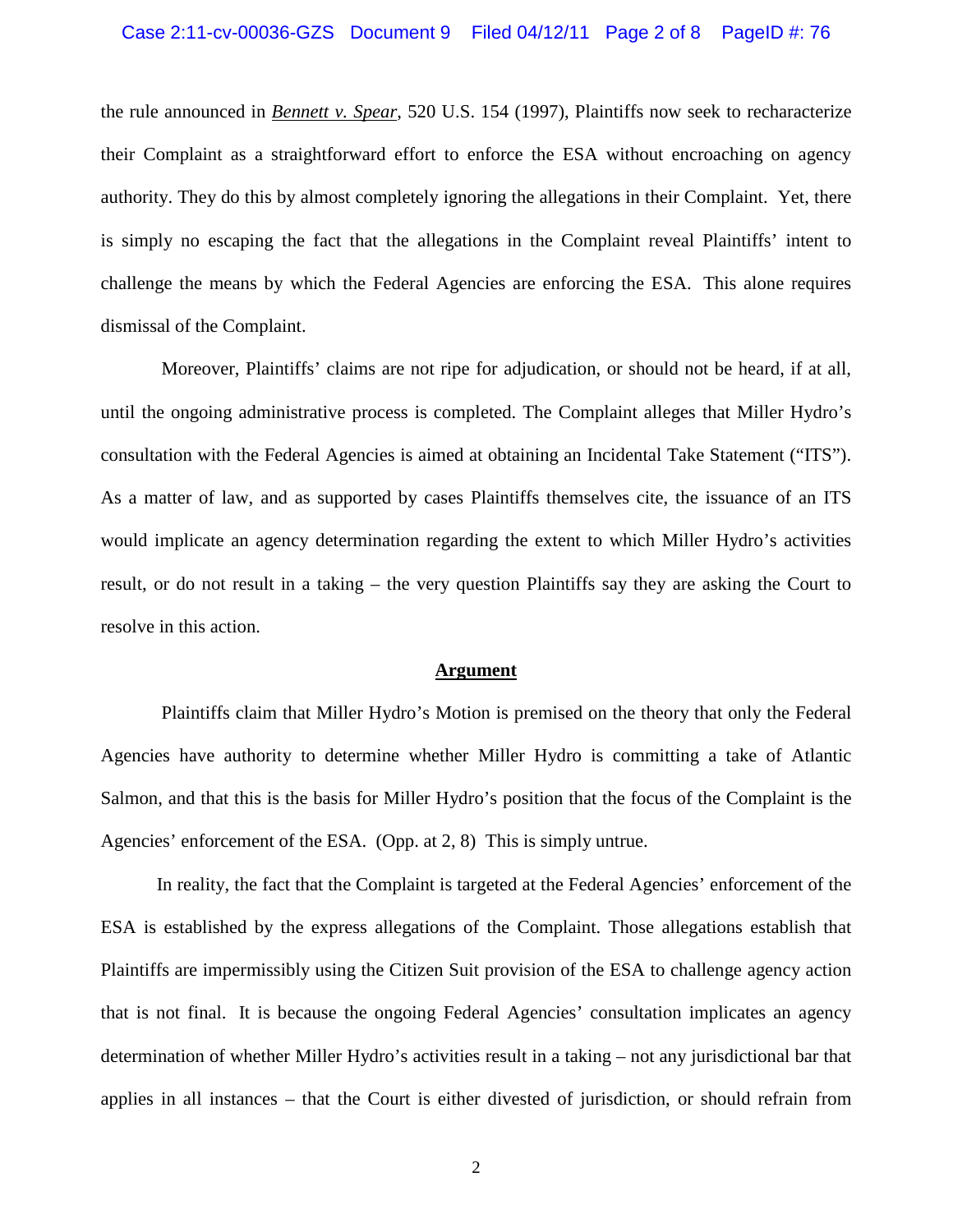exercising jurisdiction at this time.

## **I. The Complaint Expressly, And Impermissibly, Seeks To Challenge The Federal Agencies' Enforcement Of The ESA**

 The Complaint's opening paragraphs highlight that Plaintiffs' true focus is to challenge implementation of the ESA. Those paragraphs allege that "[n]either the federal nor state government has taken enforcement action against Miller Hydro to redress its ESA violation." (Compl. ¶ 3.) The Complaint then alleges, accurately, that Miller Hydro has been designated to prepare a draft biological assessment ("BA") for FERC, and that a BA will assist the Federal Agencies in determining whether Miller Hydro's activities adversely affect Atlantic salmon. The Complaint also alleges that Miller Hydro is attempting to obtain an ITS through this process, and that an ITS would authorize Miller Hydro to continue its operations subject to certain conditions. (*Id.* ¶¶ 32-34.) Finally, Plaintiffs allege that "Miller Hydro must be put on an enforceable schedule for preparing the BA," with the Court setting that schedule. (*Id.* ¶ 34 and *ad damnum* clause.) These allegations are given short shrift in Plaintiffs' Opposition. This is because the allegations lead to the inescapable conclusion that what Plaintiffs characterize as a routine Citizen Suit claim against Miller Hydro is in reality an impermissible attack on the statutorily prescribed implementation of the ESA.

As acknowledged by the Complaint, Miller Hydro has been engaged in the administrative process for over a year. That process may result in (i) a finding that Miller Hydro is not committing a take or, alternatively, (ii) the issuance of an ITS, pursuant to which Miller Hydro's activities would have been determined not to jeopardize the species. Despite this, the Complaint, as characterized by Plaintiffs, not only asks the Court to answer the question currently before the Federal Agencies – whether Miller Hydro is committing a taking – but also to inject itself into agency decision-making by imposing its own schedule on the administrative process. However Plaintiffs may wish to characterize the nature of their Complaint, allegations of this nature can only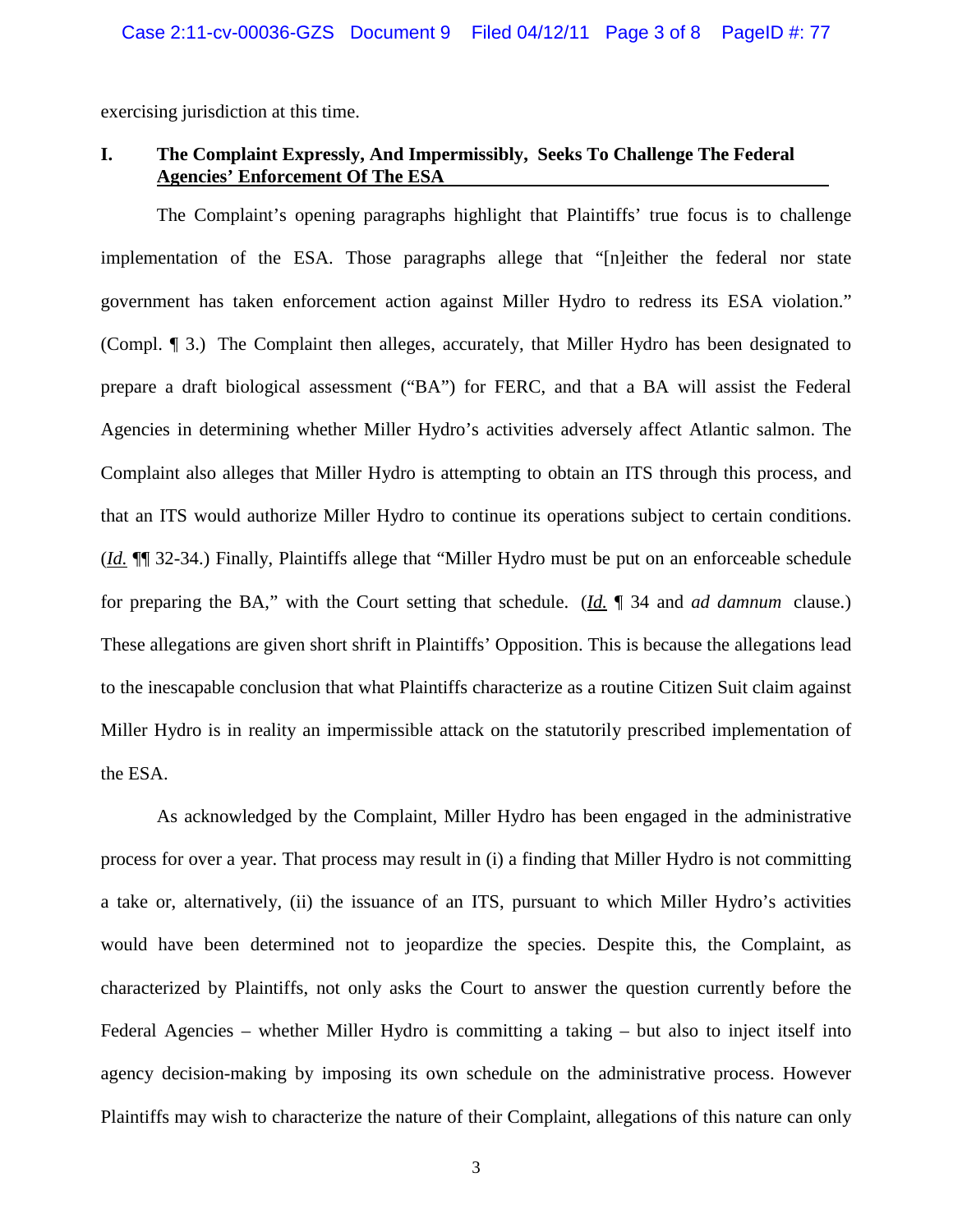be read as a not-so-thinly veiled effort to challenge the Federal Agencies' implementation of the ESA. *Bennett* requires dismissal of the Complaint under these facts.

## **II. The Court Is Without, Or Should Refrain From Exercising Jurisdiction, Until The Agency Review Is Completed**

The ripeness doctrine, as delineated in *Abbott Labs v. Gardner*, 387 U.S. 136 (1967), requires that courts refrain from interfering in the administrative process "until an administrative decision has been formalized and its effects felt in a concrete way by the challenging parties." *Id.* at 148-49. In a similar vein, the primary jurisdiction doctrine requires deference to agency action, where*, inter alia,* an agency determination "lies at the heart of the task assigned the agency by Congress." *Mashpee Tribe v. New Seabury Corp.,*592 F.2d 575, 580-81 (1st Cir.1979). The doctrine is meant to promote uniform application of the law, *id.*, and "is particularly applicable . . . where an administrative agency . . . is conducting proceedings involving the same question as the Court." *Kocolene Oil Corp. v. Ashland Oil, Inc.*, 509 F. Supp. 741, 743 (S.D. Ohio 1981). It calls for a court to refrain from exercising jurisdiction to avoid the risk of putting a defendant in "an untenable position should the agency and the court disagree on the interpretation" of the law. *Id.* Finally, a court should exercise its inherent right to stay a matter when an ongoing administrative process may render a plaintiff's claims moot. *I Ka'aina v. Kaua'I Island Util. Corp.*, 2010 WL 3834999, \*8 (D. Hawaii 2010).

Plaintiffs cite several cases for the proposition that the administrative process does not divest the Court of jurisdiction, or require the Court to refrain from exercising jurisdiction. (Opp. at 11- 13.) Some of these cases are completely off point; others, interestingly, explain why the Complaint must be dismissed.

One case cited by Plaintiffs, *United States Public Interest Research Group v. Atlantic Salmon of Maine, LLC*, 215 F.Supp.2d 239 (D. Me. 2002) ("*USPIRG*") involved a citizen's suit under the Clean Water Act, not the ESA, and there was no ongoing agency consultation at the time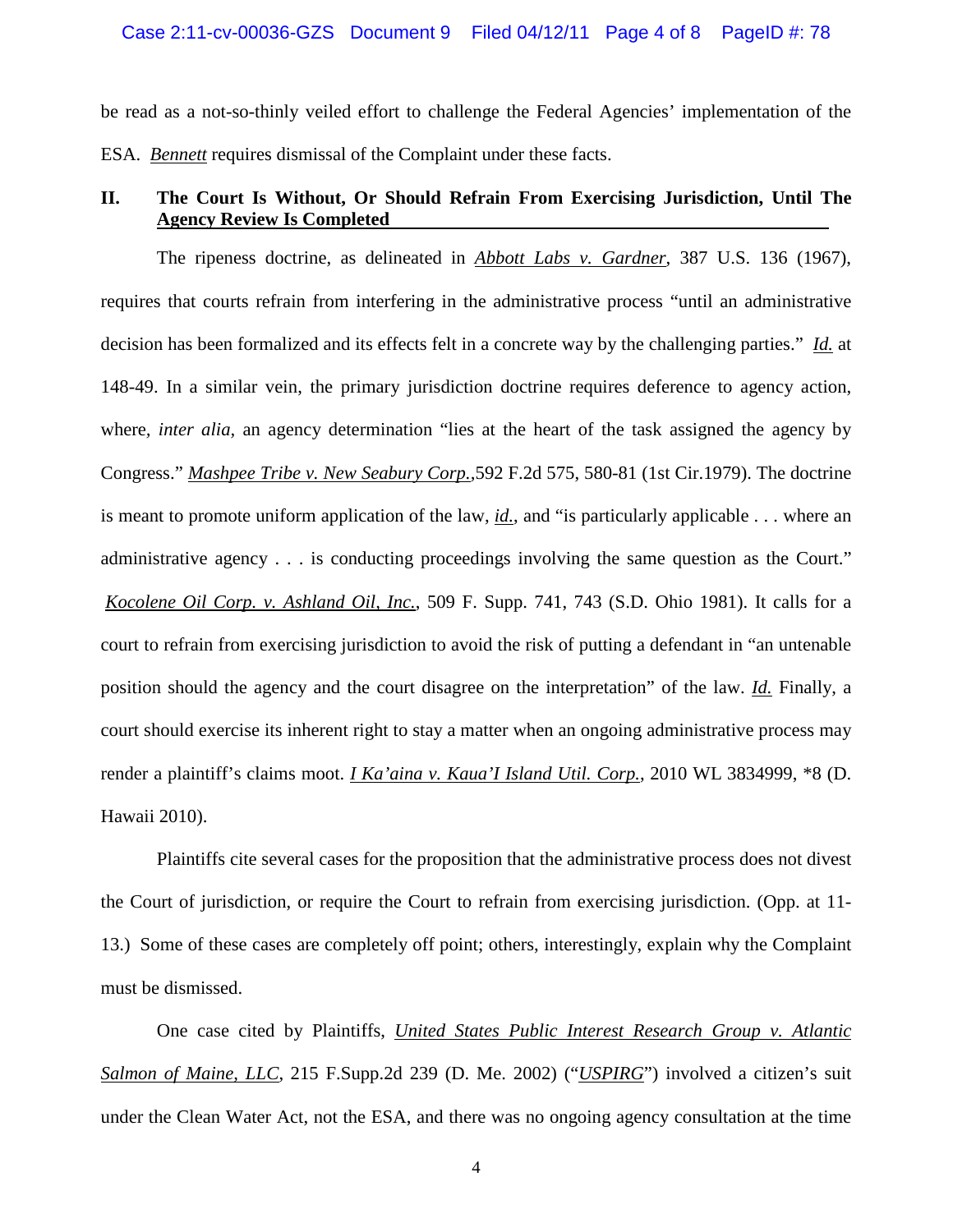of the suit. 215 F.Supp.2d at 245, 257-58. Another case, *Strahan v. Roughead*, 2010 WL 4827880 (D. Mass. 2010), involved allegations that the defendant had failed to engage in agency consultation. *Id.* at \*7. *Alabama v. United States Army Corps of Engineers*, 441 F.Supp.2d 1123 (N.D. Ala. 2006) did not address the question of whether or how the plaintiff's participation in administrative consultation impacted the court's jurisdiction, or the exercise thereof. *Id. generally*. These are not the circumstances presented in this case, where Plaintiffs accurately allege that Miller Hydro is in fact already actively engaged in an administrative process.<sup>[2](#page-4-0)</sup>

Finally, two cases Plaintiffs cite, *Animal Welfare Institute v. Martin*, 623 F.3d 19 (1<sup>*x*</sup> Cir. 2010), and *Loggerhead Turtle v. County Council of Volusia County, Florida*, 896 F.Supp. 1170 (M.D. Fla. 1995), involved defendants who had applied for an ITP under the ESA – not the situation presented here, where an ITS is involved. *Martin*, 623 F.3d at 28; *Loggerhead Turtle*, 896 F.Supp. at 1177. Neither of these cases implicated pending agency consideration over whether a taking was being committed. The defendant in *Martin*, while already subject to a consent order regarding the impact of its activities on Canadian Lynx, applied for an ITP to authorize incidental takings of the species. *Martin*, 623 at 22-23. The defendant was not seeking any agency determination that a taking was, or was not, being committed. *Id.* The defendant in *Loggerhead Turtle* sought an ITP after it was notified by the governing agency that its activities were resulting in takings. *Loggerhead Turtle*, 896 F.Supp. at 1175-76. The application for an ITP implicated only questions of whether the proposed activities to be authorized by permit would minimize the impact on turtles. *Id.* It did not require an agency determination of whether a taking was being committed in the first instance. *Id.*

<span id="page-4-0"></span><sup>&</sup>lt;sup>2</sup> The depth of the ongoing agency review is outlined in considerable detail in both the Motion to Dismiss filed by Miller Hydro, as well as similar motion filed by the defendant in separate action brought by these same Plaintiffs against Topsham Hydro Partners Limited Partnership ("Topsham"), docket number 11-cv-37, where Topsham is following a similar administrative process. A pending Motion to Dismiss in a similar case brought by Plaintiffs against different hydro companies involves related legal principles as here, docket number 11-cv-38.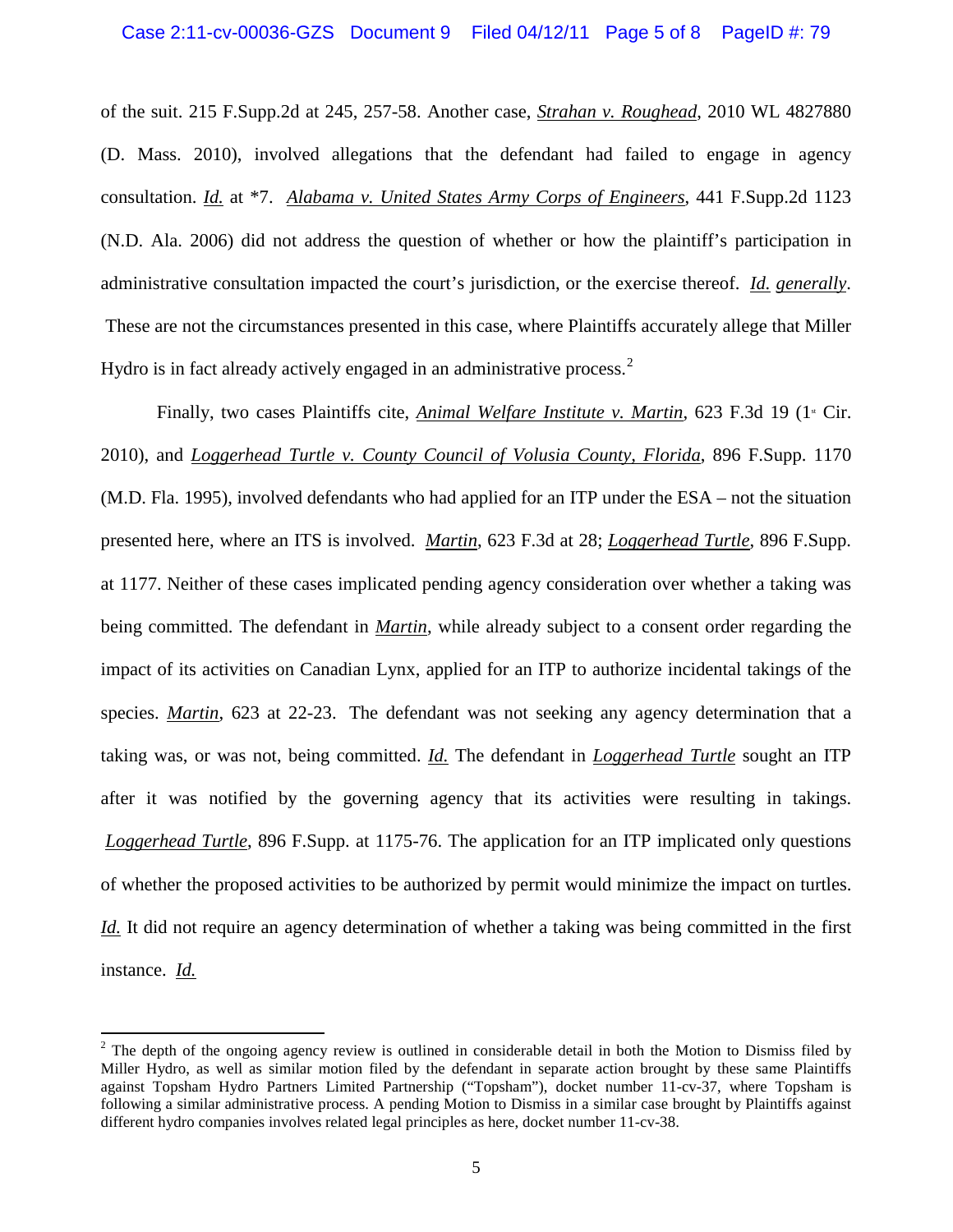#### Case 2:11-cv-00036-GZS Document 9 Filed 04/12/11 Page 6 of 8 PageID #: 80

This is critical distinction from the present case. Unlike the defendants in *Martin* and *Loggerhead Turtle*, Miller Hydro is deep into a consultation process aimed at resolving the taking question Plaintiffs claim they would have the Court resolve. Section 7 of the ESA charges the Federal Agencies with determining in this process whether Miller Hydro's activities are "not likely to jeopardize the continued existence" of Atlantic salmon, or would result in "the destruction or adverse modification of" Atlantic salmon habitat. 16 U.S.C. 1536(a)(2). If there is no taking at all, consultation is terminated and no further action is required. 50 C.F.R. § 402.13(a). If Miller Hydro's activities are "found to be consistent with Section  $7(a)(2)$ ," the Federal Agencies are required to issue an ITS specifying the conditions, if any, for such activities. *Id.* § 1539(a)(1)(B). These are not questions that were the subject of agency action in *Martin* or *Loggerhead Turtle*.

Moreover, as explained in the appeal of *Loggerhead Turtle*, if an ITS is issued, Miller's activities in compliance therewith would not constitute takings under the ESA. After the defendant in *Loggerhead Turtle* received an ITP, an appeal followed in which the dispute turned on the scope of activities authorized by the ITP. *Loggerhead Turtle v. County Council of Volusia County, Florida*, 148 F.3d 1231, 1235-36 (11<sup>th</sup> Cir. 1998). In analyzing the separate statutory provisions governing ITPs and ITSs, the Eleventh Circuit Court of Appeals explained that the issuance of an ITS, unlike the issuance of an ITP, establishes, as a matter of law, that activities that comply with an ITS do not result in takings under the ESA:

[An] important difference between an incidental take statement . . . and an incidental take permit . . . lies in the broad language of 16 U.S.C. 1536(o), which applies only to holders or beneficiaries of the former. Under section 1536(o), 'any taking that is in compliance with the terms and conditions specified in [an incidental take statement] shall not be considered to be a prohibited taking of the species concerned.'

*Id.* at 1245 (quoting 16 U.S.C. § 1536(o).) At hand, then, is the question of whether the Court may inject itself into an ongoing administrative process to resolve whether Miller Hydro is involved in a taking, a question not presented in cases cited by Plaintiffs. The administrative process in which

6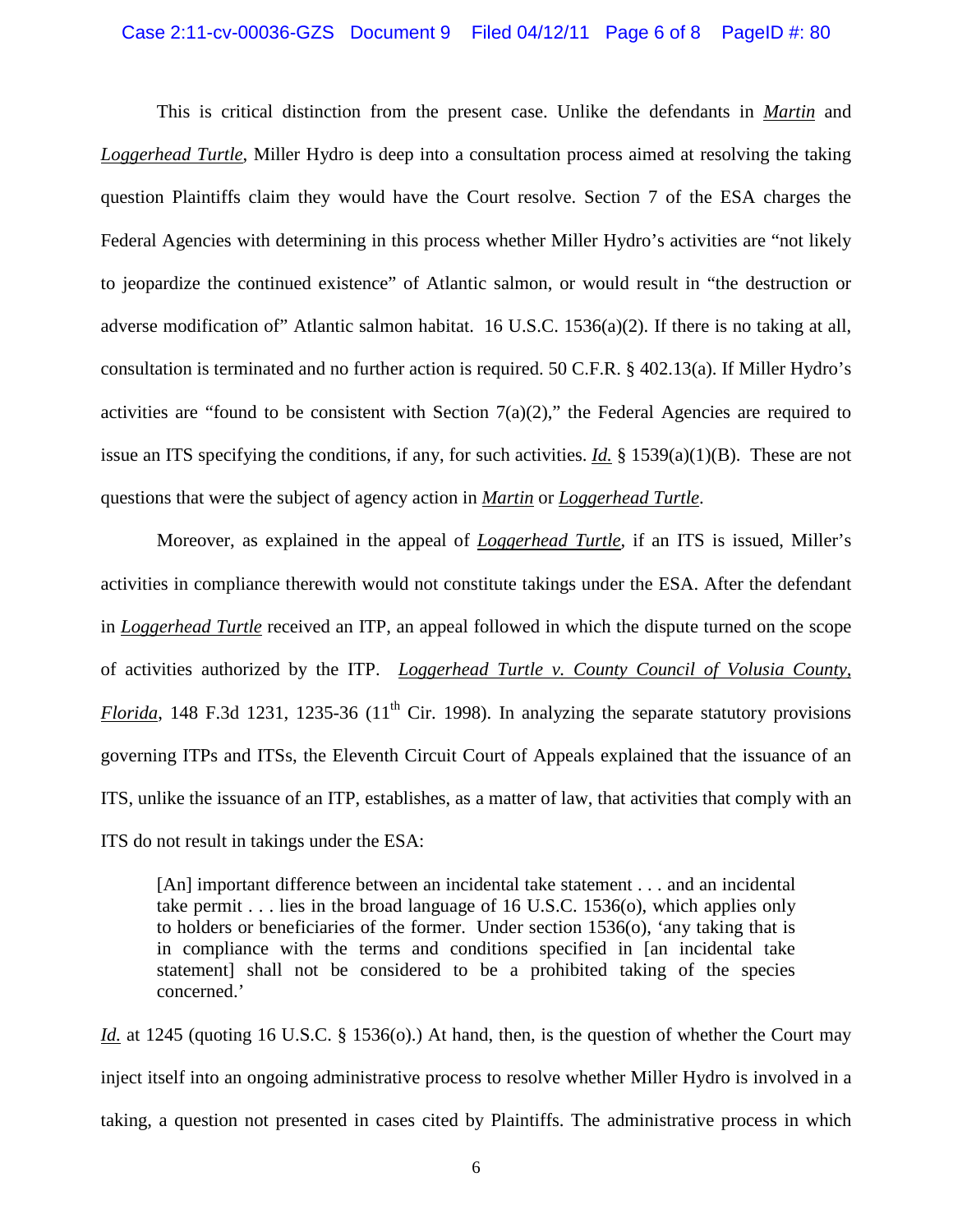#### Case 2:11-cv-00036-GZS Document 9 Filed 04/12/11 Page 7 of 8 PageID #: 81

Miller Hydro is involved may result in an agency conclusion that there is no taking. It may also result in the issuance of an ITS, which, though premised on a finding that certain activities result in incidental takes, would conclusively establish that those activities as conditioned in the ITS are not to be considered "takings" within the meaning of the ESA.

 The Complaint, as characterized by Plaintiffs, impermissibly seeks to have the Court interfere with this process before it is complete, and asks the Court to resolve issues at the heart of the task assigned to the Federal Agencies by Congress. *Abbott Labs*, 387 U.S. at 148-149; *Mashpee Tribe*, 592 F.2d at 580-81. It also would pose the risk of putting Miller Hydro in quite an untenable position if, for example, the Court were to find that Miller Hydro's present activities result in takings, and the Federal Agencies were later to (i) determine there is no taking, or (ii) issue an ITS. *Kocolene Oil Corp.*, 509 F.Supp. at 743. Finally, an agency determination that there is no taking, or the issuance of an ITS, during the course of litigation would render Plaintiffs' claims moot. For all of these reasons, the Court either is without jurisdiction, or should refrain from exercising jurisdiction, and dismissal is therefore warranted.

### **Conclusion**

For the reasons outlined above, Defendant Miller Hydro Group respectfully requests that the Court dismiss the Complaint filed by Friends of Merrymeeting Bay and Environment Maine.

Dated at Portland, Maine this 12th day of April, 2011.

/s/Jeffrey A. Thaler /s/Theodore A. Small Jeffrey A. Thaler Theodore Small Bernstein Shur 100 Middle Street; PO Box 9729 Portland, ME 04104-5029 207-774-1200 Attorneys for Defendant